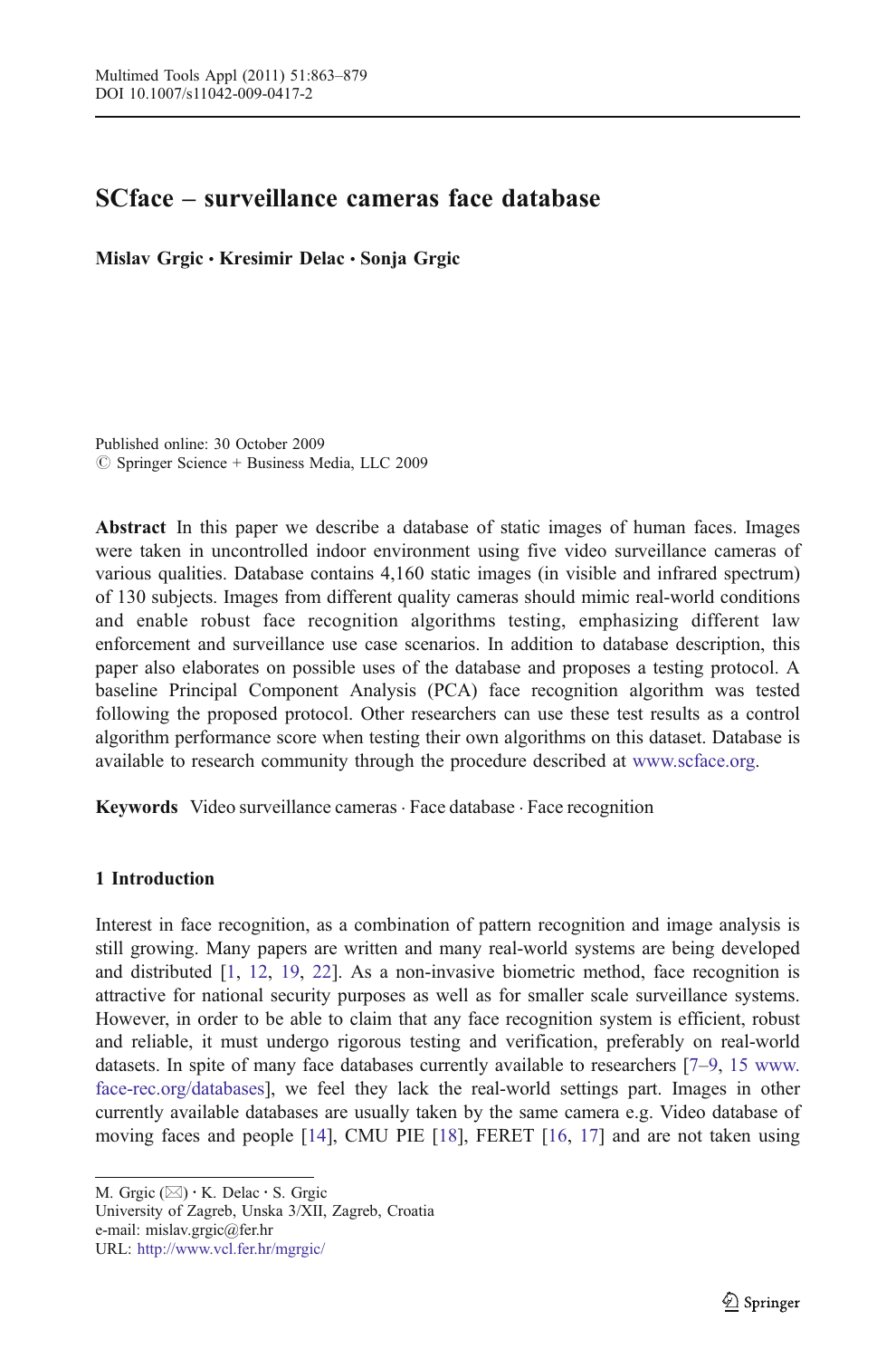proper, commercially available, surveillance equipment (e.g. some multimodal databases that include sets for voice recognition—BANCA [\[3](#page-14-0)], XM2VTSDB [[13](#page-14-0)]).

Images in those databases are mainly taken under strictly controlled conditions of lighting, pose, etc., and are of high resolution (high quality capturing equipment is used). Although some of the most frequently used databases have a standardized protocol (in order to assure reproducibility of results) all this is still far from real-world conditions. For real-world applications, algorithms should operate and be robust on data captured from video cameras (of various qualities) on a public place. Illumination should be uncontrolled (i.e. coming from a natural source) with varying direction and strength. Head pose should be as natural as possible. All this mimics a really complex imaging environment, such as is expected when building an airport security system or any other national security system. The obvious lack of such image sets is the main reason for a low number of studies on face recognition in such naturalistic conditions, resulting in very high recognition rates suggesting that face recognition is almost a solved problem. This was the main motivation for collecting our database. Our database mimics the real-world conditions as close as possible and we think that using our database in experiments will show that real-world indoor face recognition by using standard video surveillance equipment is far from being a solved problem.

The problem specifically addressed with our database is the law enforcement person identification from low quality surveillance images or any other identification scenario where the subject's cooperation is not expected. Recognizing how important this topic is, researchers are performing more and more experiments using CCTV (Closed Circuit Television) images, exploring performance of both humans [\[10\]](#page-14-0) and computers [\[4](#page-14-0)]. Since up to now there were no publicly available CCTV face images databases, researchers were forced to perform the experiments using their images they captured themselves, which in turn often results in having a low number of subjects and results which have questionable statistical significance. We feel that our SCface database will successfully fill this gap.

For this purpose, we collected images from 130 subjects. The database consists of 4,160 images in total, taken in uncontrolled lighting (infrared night vision images taken in dark) with five different quality surveillance video cameras. Two cameras were able to operate in infrared (IR) night vision mode so we recorded that IR output as well (we will address these images as IR images; for cameras details please see the [Appendix\)](#page-13-0). Subjects' images were taken at three distinct distances from the cameras with the outdoor (sun) light as the only source of illumination. All images were collected over a 5 days period.

This database was collected mainly having identification rather then verification in mind, with the additional motive being the fact that identification is a more demanding recognition problem with its one-to-many comparisons. The proposed protocol and initial testing with PCA [\[20](#page-14-0)] will also be along these lines of thought. Reported results will accordingly show rank 1 recognition percentages, but Cumulative Match Score (CMS) curves [[16](#page-14-0)] will be omitted, since such a detailed analysis is beyond the scope of this paper.

Here is a short summary of what makes this dataset interesting to face recognition research community:

- i) Different quality and resolution cameras were used;
- ii) Images were taken under uncontrolled illumination conditions;
- iii) Images were taken from various distances;
- iv) Head pose in surveillance images is typical for a commercial surveillance system, i.e. the camera is placed slightly above the subject's head, making the recognition even more demanding; Besides, during the surveillance camera recordings the individuals were not looking to a fixed point;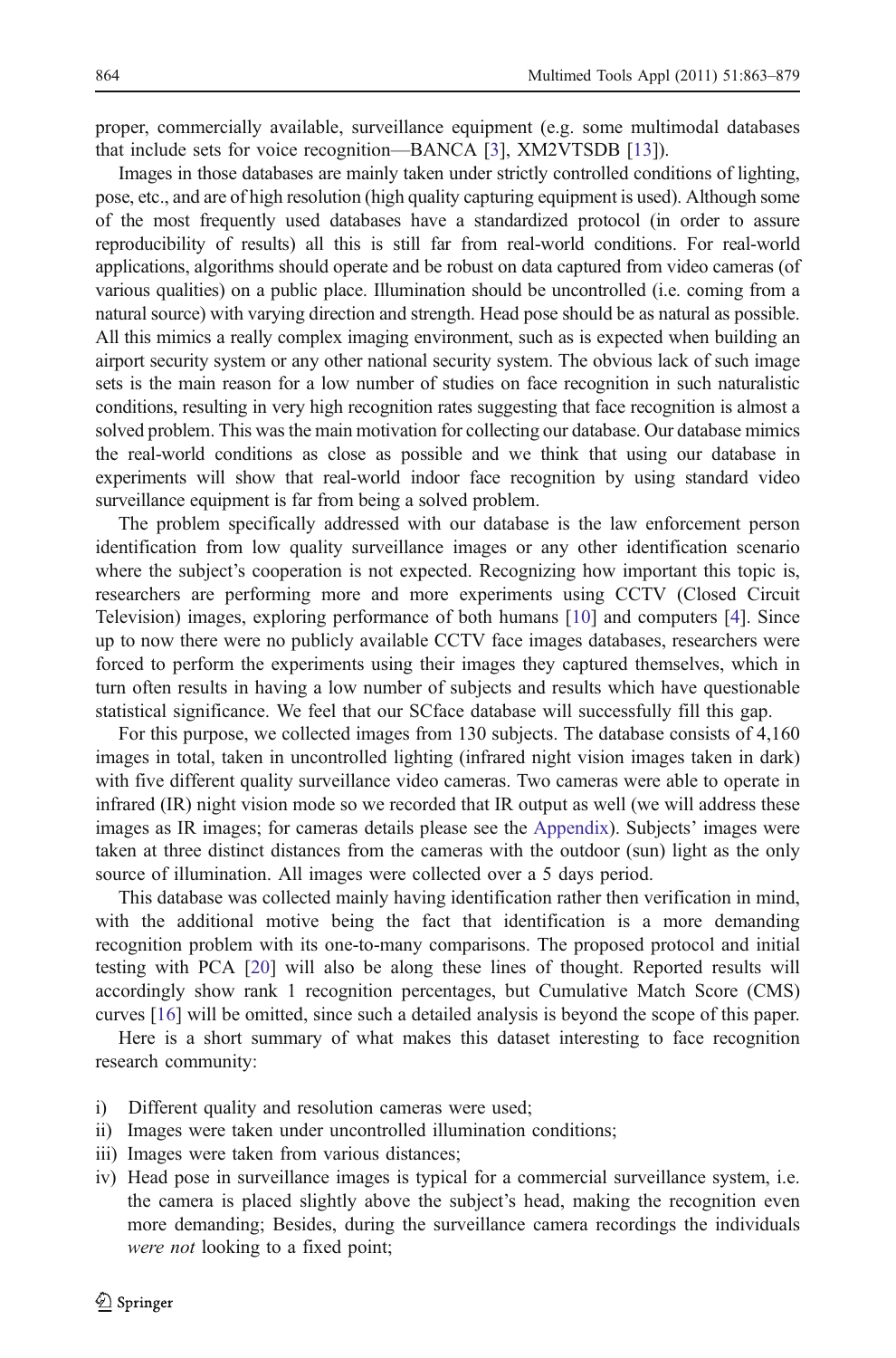- v) Database contains nine different poses images suitable for head pose modeling and/or estimation;
- vi) Database contains images of 130 subjects, enough to eliminate performance results obtained by pure coincidence (chances of recognition by pure coincidence is less than  $1/130 \approx 0.8\%$ :
- vii) Both identification and verification scenarios are possible, but the main idea is for it to be used in difficult real-world identification experiments.

The rest of this paper is organized as follows: Section 2 gives a detailed database description including the acquisition, naming conventions, database forming stage, image sets details and database demographics; Section [3](#page-8-0) discusses potential uses of the database; Section [4](#page-8-0) proposes evaluation protocols and results presentation; Section [5](#page-9-0) describes an *ad* hoc baseline PCA test on this database in extremely difficult experimental setup where a separate database is used for training; Section [6](#page-12-0) concludes the paper.

#### 2 Database description

Our database was designed mainly as a means of testing face recognition algorithms in realworld conditions. In such a setup, one can easily imagine a scenario where an individual should be recognized comparing one frontal mug shot image to a low quality video surveillance still image. In order to achieve a realistic setup we decided to use commercially available surveillance cameras of varying quality (see [Appendix](#page-13-0) for details). Since two of our surveillance cameras record both visible spectrum and IR night vision images, we decided to include IR imagery in the database as well.

2.1 Image acquisition: equipment setup and imaging procedure

Capturing face images took place in Video Communications Laboratory at the Faculty of Electrical Engineering and Computing, University of Zagreb, Croatia [\[11](#page-14-0)]. Capture equipment included: six surveillance cameras, professional digital video surveillance recorder, professional high-quality photo camera and a computer. For mug shot image acquisition we used a high-quality photo camera. For surveillance camera image acquisition we used five different (commercially available) models of surveillance cameras (see [Appendix](#page-13-0) for details) and for IR mug shots a separate surveillance camera was used. Five surveillance cameras were installed in one room at the height of 2.25 m and positioned as illustrated in Figs. [1](#page-3-0) and [2.](#page-3-0) The only source of illumination was the outdoor light, which came through a window on one side. Two out of five surveillance cameras were able to record in IR night vision mode as well. The sixth camera was installed in a separate, darkened room for capturing IR mug shots. It was installed at a fixed position and focused on a chair on which participants were sitting during IR mug shot capturing. The IR part of the database is important since there are research efforts in this direction, e.g. [[12\]](#page-14-0) and [\[5](#page-14-0)], yet no available database provides such images.

The high-quality photo camera for capturing visible light mug shots was installed the same way as the infrared camera but in a separate room with the standard indoor lighting and it was equipped with adequate flash. Mug shot imaging conditions are exactly the same as would be expected for any law enforcement or national security use (passport images or any other personal identification document). All six cameras (five surveillance and one IR mug shot) were connected to a professional digital video surveillance recorder, which was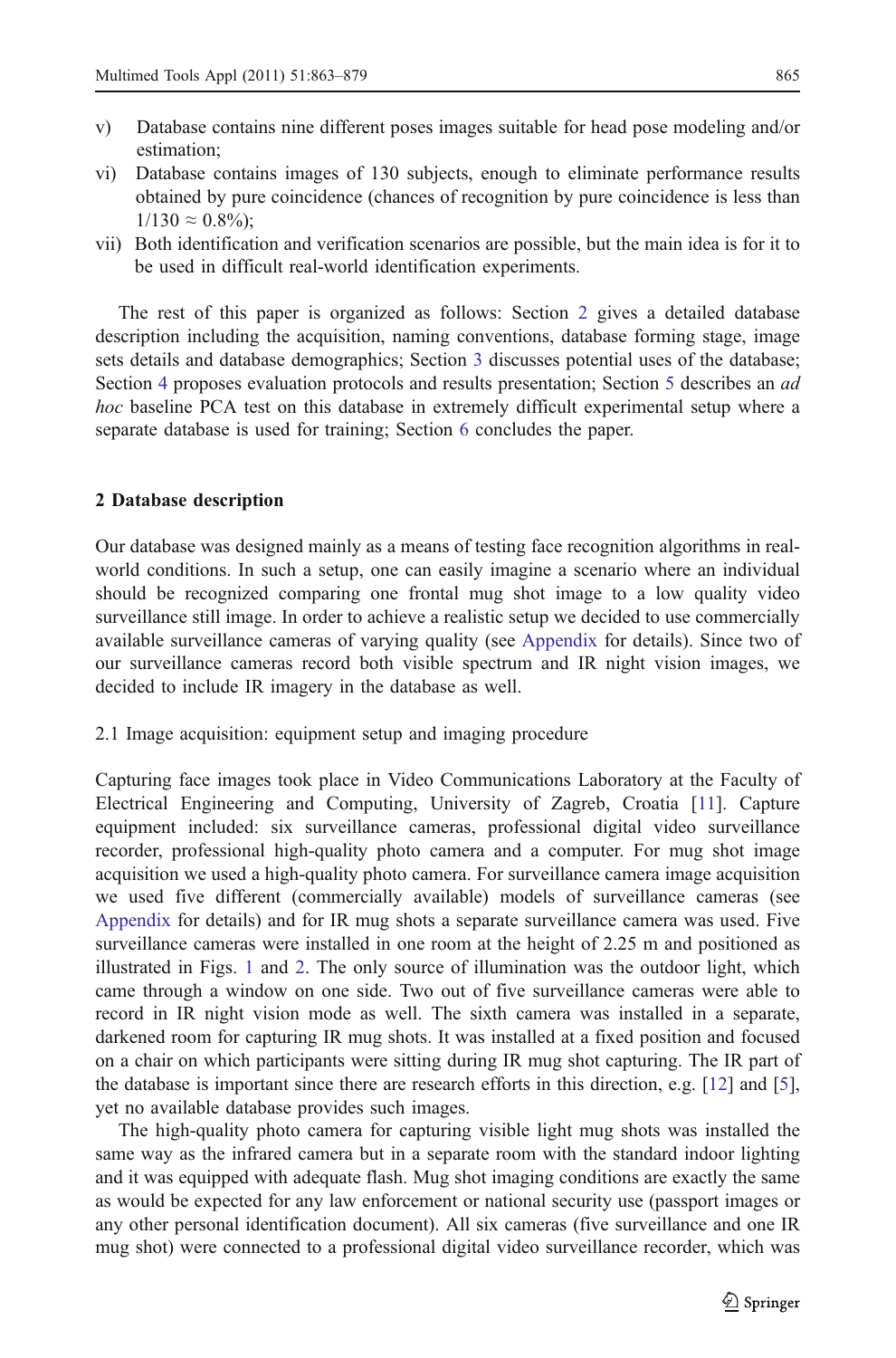<span id="page-3-0"></span>

Fig. 1 Cameras set up

Fig. 2 Cameras positions

recording all six video streams simultaneously all the time on internal hard disk. For storage of images and for controlling surveillance cameras we used Digital Sprite 2 recorder with adequate software (DM Multi Site Viewer) provided from manufacturer for connecting and controlling over personal computer. Settings recommended by the vendor were used for capturing images on Digital Sprite 2, because those settings represent most commonly used parameters set up in real life surveillance systems (see [Appendix](#page-13-0) for details).

The surveillance cameras are named cam1, cam2, cam3, cam4 and cam5. Cam1 and cam5 are also able to work in IR night vision mode. We decided to name the images taken by them in the IR night vision mode as cam6 (actually cam1 in night vision mode) and cam7 (actually cam5 in night vision mode). Camera for taking IR mug shots was named cam8. All cameras (surveillance and photo) were installed and fixed to same positions and were not moved during the whole capturing process.

The capturing was conducted over a 5 days period. All participants in this project have passed through the following procedure. First they had to walk in front of the surveillance cameras in the dark and after that they had to do the same in uncontrolled indoor lighting.



**cam3 cam4**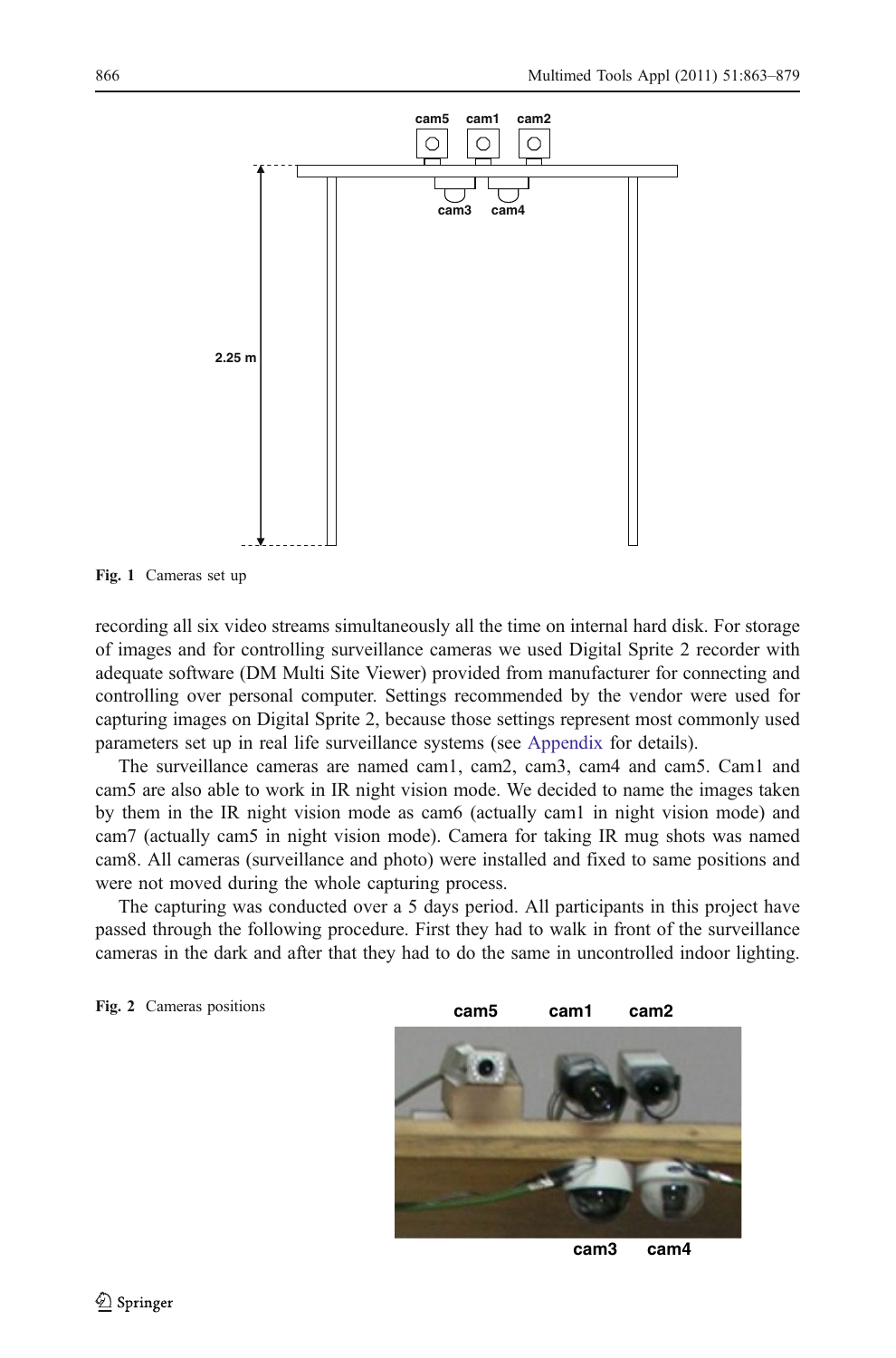<span id="page-4-0"></span>During their walk in front of the cameras they had to stop at three previously marked positions (Fig. 3). This way 21 images per subject were taken (cam1–7 at distances of 4.20, 2.60 and 1.00 m).

After that, participants were photographed with digital photographer's camera at close range in controlled conditions (standard indoor lighting, adequate use of flash to avoid shades, high resolution of images). This set of images provides nine discrete views of each face, ranging from left to right profile in equal steps of 22.5 degrees. To assure comparable views for each subject, numbered markers were used as fixation points. As a final result, there are nine images per subject with views from −90 to +90 degrees including another mug shot at 0 degrees (see Fig. [4\)](#page-5-0).

In the end, subjects went into the dark room where high quality IR night vision surveillance camera was installed for capturing IR mug shots at close range. In overall that gives 32 images per subject in the database.

2.2 Naming conventions and final database forming

After the capturing procedure we had to extract only the subjects' faces from the gathered images. Firstly, all captured images were transferred from Digital Sprite 2 recorder on a PC hard drive and were named in the following manner:

- Surveillance cameras (cam1–7): *subjectID* camNum distanceLabel.jpg
- IR frontal mug shot: *subjectID* cam8.jpg
- Visible light mug shot: *subjectID* frontal.jpg
- Different pose images: *subjectID* angleLabel.jpg

This way every image in the database gained a unique name carrying information both about a subject's unique ordinal and at what distance and imaging conditions is the image taken. Distance labels 1, 2 and 3 represent distances of 4.20, 2.60 and 1.00 m, respectively



Fig. 3 Surveillance cameras capturing distances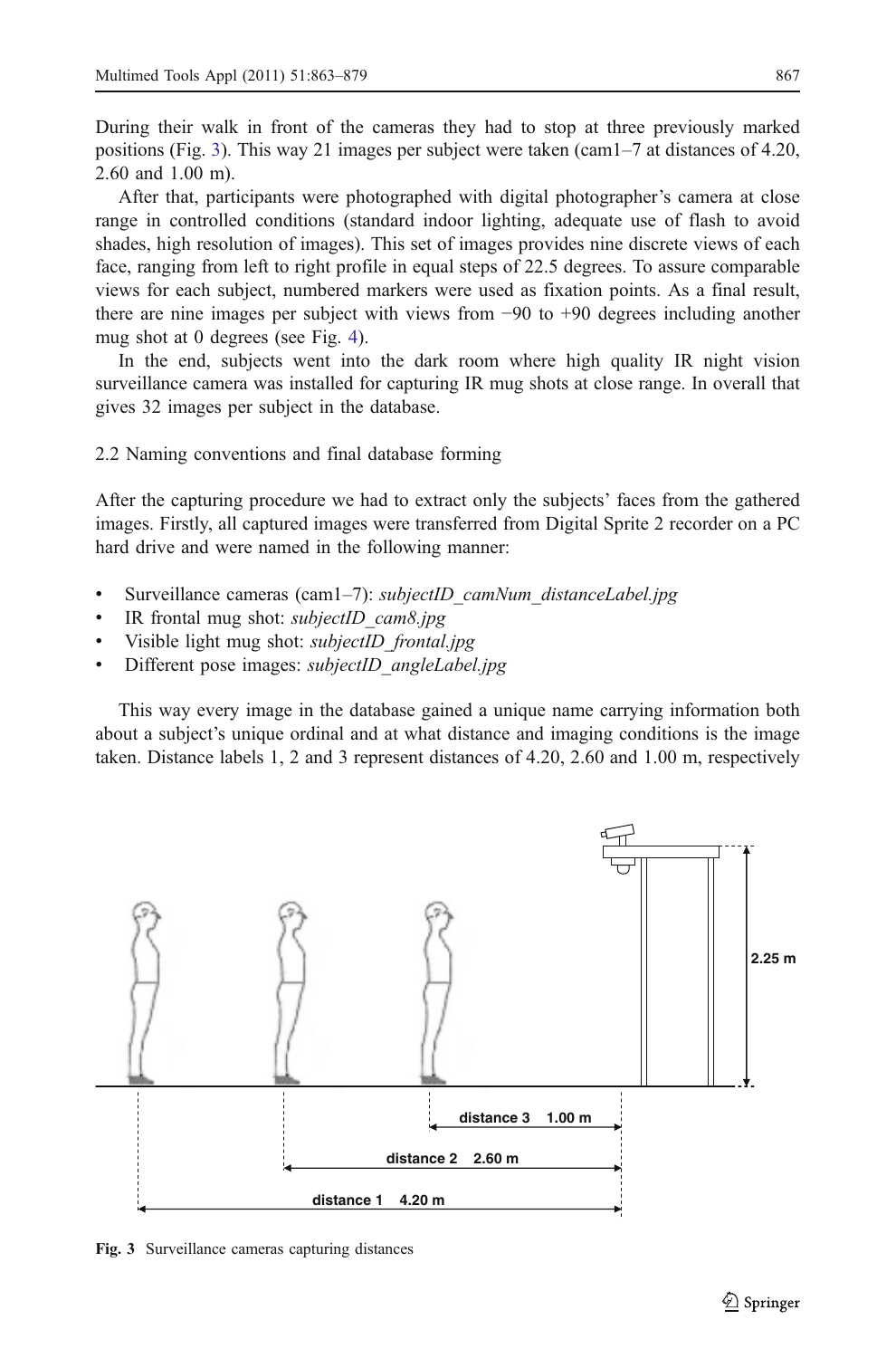<span id="page-5-0"></span>

Fig. 4 Example of different pose images

(Fig. [3\)](#page-4-0). As an example, the filename  $001\text{ cam1}$  1.jpg means that this image shows subject 001 captured with surveillance camera 1 at a distance of 4.20 m. The whole surveillance image set (including two mug shots) for one subject is presented in Fig. 5. A textual database with coordinates of eyes, tip of the nose and center of the mouth is created (Fig. [6\)](#page-6-0), containing the details for all images in the database (except for different pose images). This textual database was created using software developed in JAVA (especially for this project) at the Faculty of Electrical Engineering and Computing, University of Zagreb, Croatia. The software presents an image to the operator who then clicks on the eyes' center point and the software records the coordinates.



Fig. 5 Example of one image set for one subject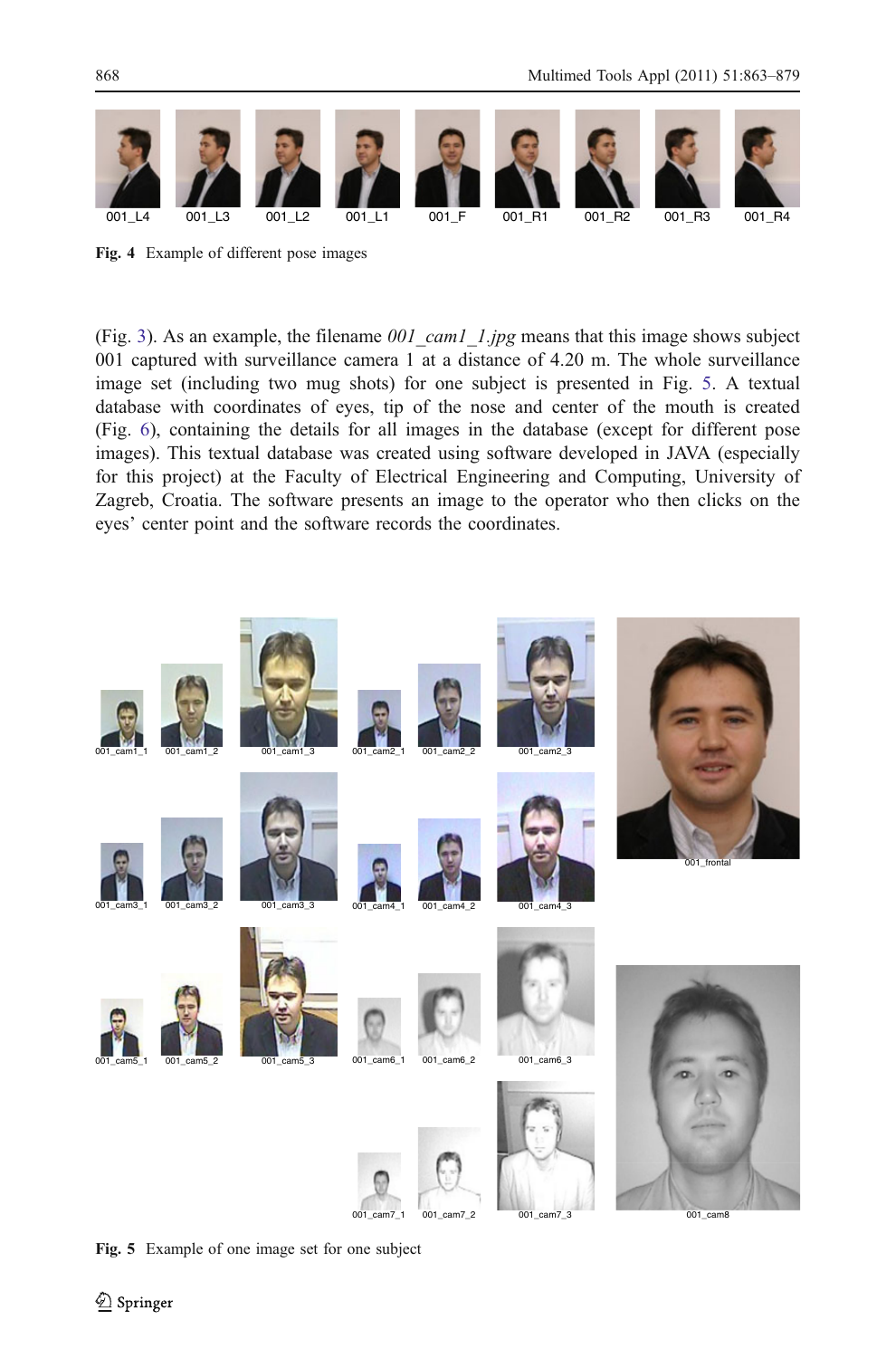<span id="page-6-0"></span>

Fig. 6 Coordinates of the centers of the eyes, tip of the nose and mouth, and its corresponding textual database entries

### 2.3 Image sets details

### 2.3.1 Frontal facial mug shots

Facial mug shots are high quality static color images, taken in controlled indoor illumination conditions environment using Canon EOS 10D digital camera. There is one mug shot per subject and those images are labeled with the suffix frontal (e.g. 001\_frontal.jpg). Images are in lossless 24 bit color JPEG format with the original size of  $3,072\times2,048$  pixels, cropped to  $1,600\times1,200$  pixels. Cropping was done following the ANSI 385-2004 standard [\[2](#page-14-0)] recommendation so that the face occupies approximately 80% of the image. Exact positions of eye centers, tip of the nose and the center of the mouth are manually extracted and stored in a textual file (this was also done for all images in the database except for the different pose set). These mug shot images are what you would expect to find in a law enforcement database or when registering to a security system. There are in total 130 frontal facial mug shot images in the database, one per subject.

### 2.3.2 Surveillance cameras images (visible light)

Cameras 1–5 are visible light cameras and all images with  $camNum$  labels cam1–5 represent images taken with surveillance cameras of different qualities. There are three images per subject for each camera, taken at three discrete distances (4.20, 2.60 and 1.00 m). This gives total of 15 images per subject in this set (1950 in total). This set was designed to test the face recognition algorithms in real-world surveillance setup (we again emphasize that we used commercially available cameras of both low and high quality). As can be seen from the Fig. [5,](#page-5-0) the images differ substantially in quality and resolution. The original images saved from Digital Sprite 2 recorder to PC hard drive all have the same dimensions (680×556 pixels, 96 dpi and 24 bit color). They have been cropped in order to remove as much background as possible. Due to different distances at which the images were taken, new (cropped) images are not all the same size. Cropped images have the following resolutions:  $100 \times 75$  pixels for distance 1,  $144 \times 108$  for distance 2 and  $224 \times 168$ for distance 3. All the coordinates mentioned previously were labeled and stored in a textual database for this set of images as well.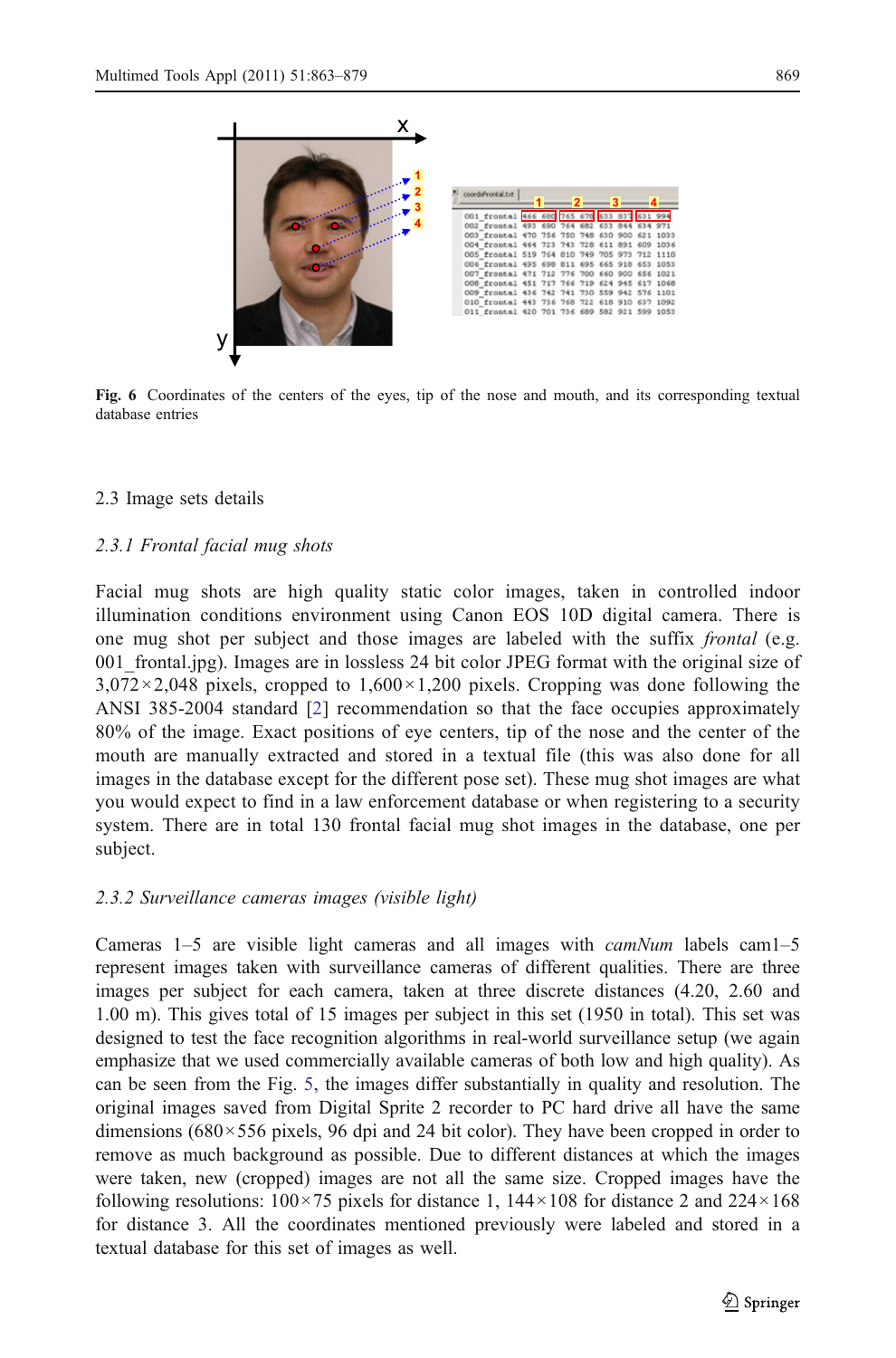### 2.3.3 IR night vision mug shots

IR night vision mug shots were taken in a separate dark room with a resolution of 426×320 pixels, grayscale. There is one image per subject in this set, yielding a total of 130 of those images in the database.

### 2.3.4 Surveillance cameras images (IR night vision)

IR night vision surveillance cameras images are completely the same as visible light surveillance images in section [2.3.2](#page-6-0) regarding the resolution but are in grayscale. IR surveillance images are labeled as cam6 and cam7, again at three discrete distances. There are six IR night vision surveillance images per subject, thus 780 of them in total.

### 2.3.5 Different pose images

This set of images was taken with the same high quality photo camera as frontal facial mug shots and under the same conditions. Subjects' pose ranges from −90 (left profile) to +90 degrees (right profile) in nine discrete steps of 22.5 degrees. Image size is  $3,072 \times 2,048$ pixels and frontal mug shot images of the same size are included for the sake of completeness. There are nine images per subject in this set, which gives 1,170 images in total. The correlation between the angle label in the file name and the actual head pose is given in the [Appendix.](#page-13-0)

### 2.4 Database demographics

The participants in this project were students, professors or employees at the Faculty of Electrical Engineering and Computing, University of Zagreb, Croatia. From total of 130 volunteers, 114 were males and 16 females. All participants were Caucasians, between the ages of 20 and 75. The age distribution is displayed in Fig. 7. Besides, the textual file containing each subjects date and year of birth will be distributed with the database. This

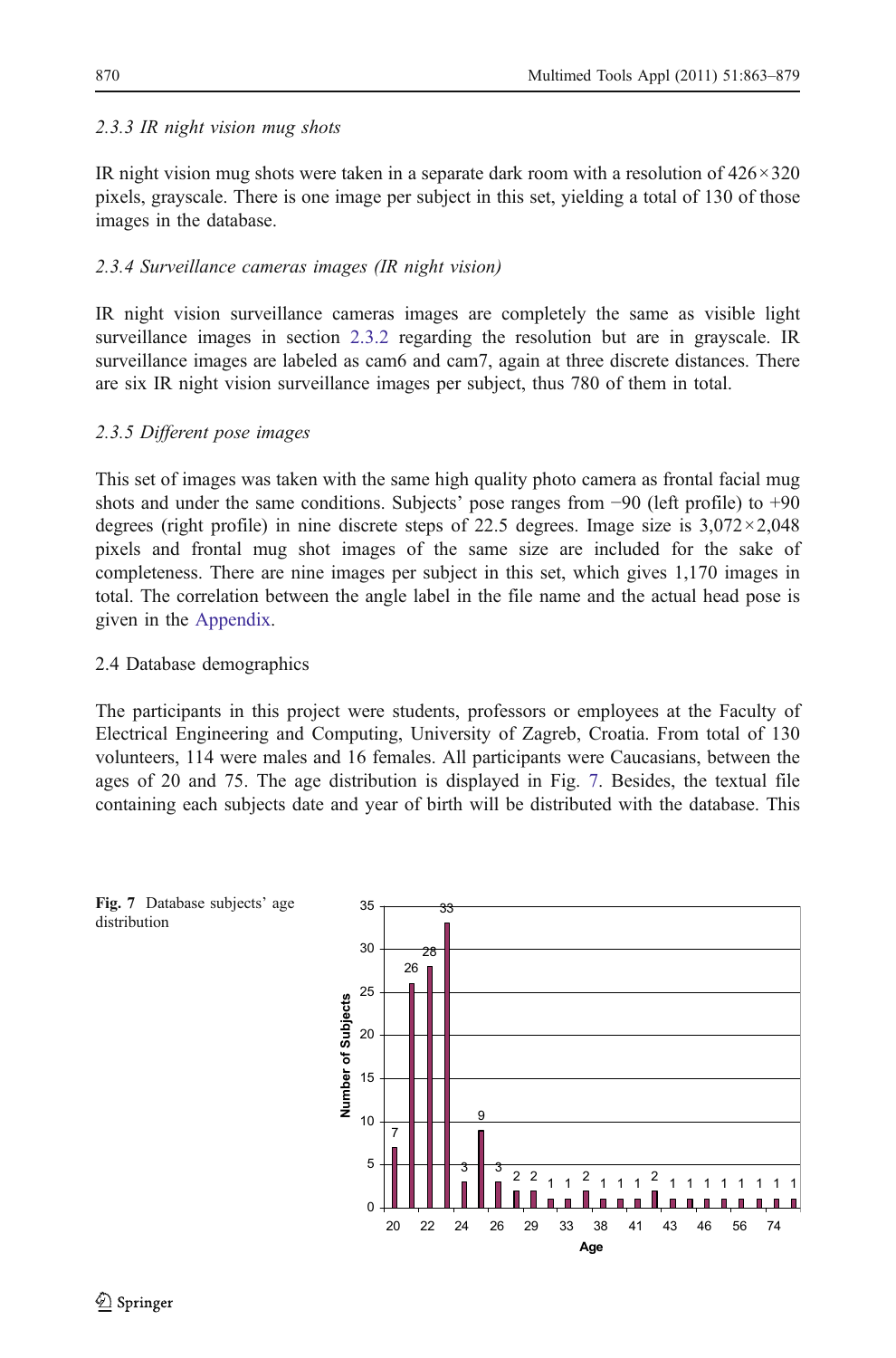<span id="page-8-0"></span>also makes our SCface database unique, because subjects' birthdays are not available in any other database ([www.face-rec.org/databases](http://www.face-rec.org/databases)). Moreover, the textual file will contain the following additional information: gender, beard, moustache, glasses.

#### 3 Potential uses of the database

The first and the most important potential use of this database is to test the face recognition algorithm's robustness in a real-world surveillance scenario. In such a setup a face recognition system should recognize a person by comparing an image captured by a surveillance camera to the image stored in a database. If we postulate a law enforcement use as the most potential scenario, this database image, to which the surveillance image is compared to, is a high quality full frontal facial mug shot. We would specifically like to encourage researchers to explore more deeply the small sample size problem (more dimensions than examples). Having one frontal mug shot per subject in our database addresses this issue adequately.

Our surveillance cameras were of various quality and resolution (see [Appendix](#page-13-0)) and this issue is the strong point of this database. It remains to be seen how will face recognition algorithms perform in such difficult conditions and how does the quality of capturing equipment and subject's distance from camera influence the results. There is also a potential to test various image preprocessing algorithms (enhancing image quality by filtering techniques), as some of these surveillance images are of extremely low quality and resolution.

By including different pose images of subjects, we made it possible to use this database in face modeling and 3D face recognition.

Other potential uses of this database include but are not restricted to: evaluation of head pose estimation algorithms, evaluation of face recognition algorithms' robustness to different poses, evaluation of natural illumination normalization algorithms, indoor face recognition (in uncontrolled environment), low resolution images influence, etc.

#### 4 Proposed evaluation protocol

#### 4.1 DayTime tests

This should be a straightforward test comparing the mug shot image (visible light, i.e. subjectID\_frontal.jpg images) to cam1–5 images. Frontal mug shots represent the gallery of known images and cam1–5 images and three distances are probe sets (the main idea is similar to FRVT tests as in [\[16\]](#page-14-0)). This scenario gives 15 possible different probe sets, varying both in distances from camera and in camera qualities. Comparing the probe image to one gallery image is the most logical real-world (law enforcement) scenario.

#### 4.2 NightTime tests

NightTime tests have two possible galleries that can be used. Cam6-7 images (IR night vision) can be compared to mug shot images (visible light, i.e. *subjectID frontal.jpg* images) or they can be compared to cam8 (IR night vision mug shot) images. This scenario gives two galleries and six possible different probe sets, again varying both in distances from camera and in camera qualities.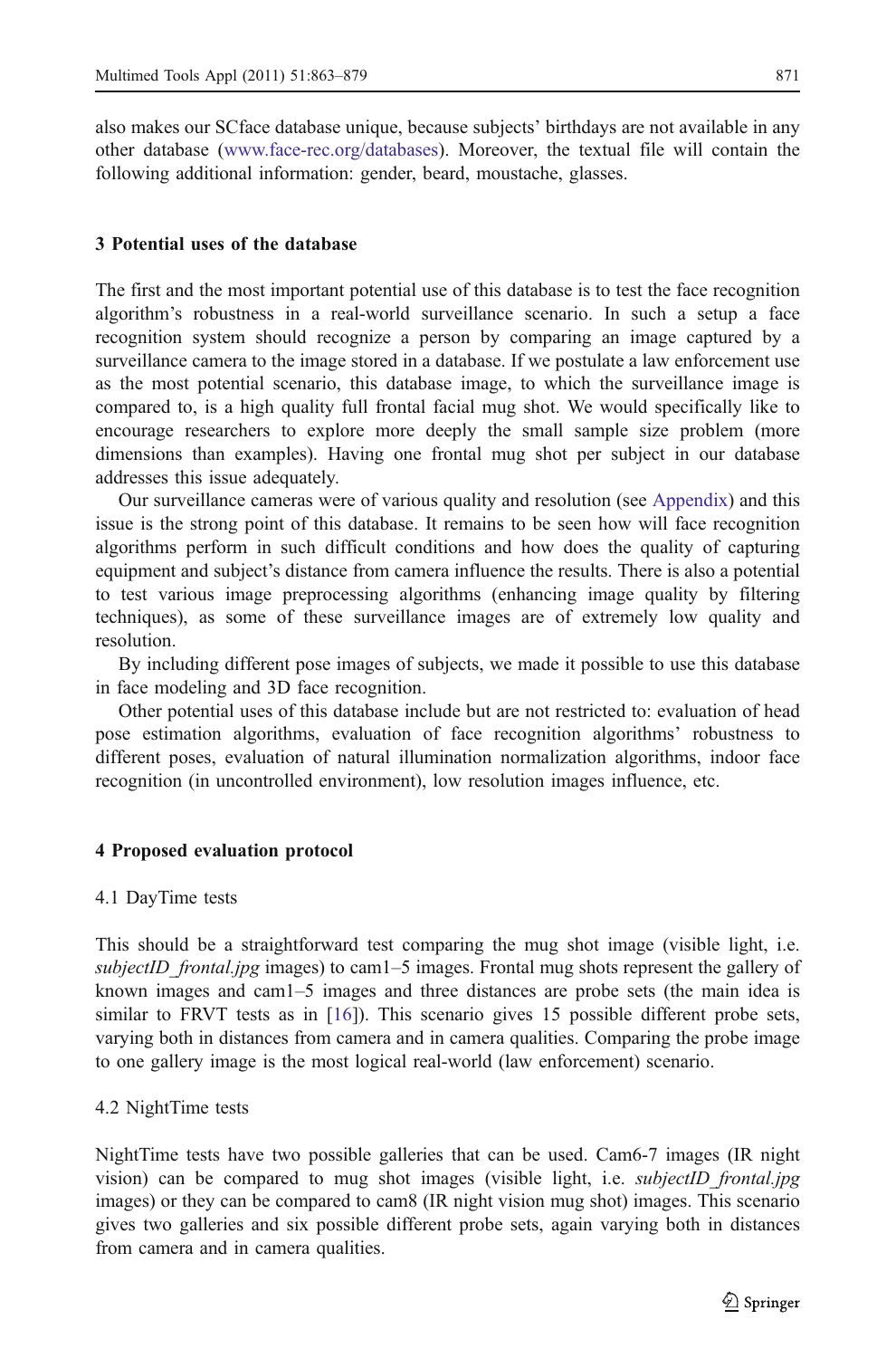## <span id="page-9-0"></span>4.3 Performance metrics

Rank 1 results and Cumulative Match Score (CMS) curves are the usual way to report results in identification scenario (for details see [[16](#page-14-0)]), while ROI plots are the usual way of reporting results in verification scenario. Besides, we suggest the use of some form of statistical significance test like McNemar's hypothesis test [\[6](#page-14-0), [21\]](#page-14-0). Error bars and standard deviations of performance results are also something that would help establish the true robustness and performance improvement of any algorithm. Control algorithm performance scores must accompany performance results of novel algorithms. This control algorithm should be something that is easily implemented and readily available to all, like PCA or correlation. An initial baseline PCA tests will be provided here, but the researchers are encouraged to expand and improve them to make solid grounds for control algorithms comparisons in the future.

## 4.4 Training scenario suggestion

In order for any tests to be close to expected real-world (law enforcement) applications and for the results to be meaningful, we strongly suggest the use of a separate set of face images for training, especially in the identification scenario. In other words, any experiment should be designed so that images used in algorithm training stage have no overlap with the query images (gallery and probe). We believe that this is the only way to make fair comparisons and to present fair performance results. Other databases (like FERET or CMU PIE) can be used for training, similar to the setup from [[4](#page-14-0)]. All algorithms will probably experience a serious performance drop with this experimental setup, but it will actually show their true strength.

## 5 Baseline PCA performance evaluations

In order to show exactly how demanding this dataset is and to provide a potential benchmark performance results for further algorithms testing and comparisons, we performed an ad hoc experiment using baseline PCA as face recognition algorithm and followed the evaluation protocol proposed in Section [4](#page-8-0).

## 5.1 Image preprocessing

We normalized all images from our SCface database following the standard procedure often described in many face recognition papers. Firstly, all color images were turned to grayscale. By using eye coordinates information, all images are scaled and rotated so that the distance between the eyes is always the defined number of pixels (32 in our case) and the eyes lie on a straight line (head tilt is corrected). Then the image is cropped to  $64 \times 64$ pixels and masked with an elliptical mask. Two examples of preprocessed images can be seen in Fig. [8.](#page-10-0) The eyes are at positions (16,16)—left eye, and (16,48)—right eye. Standard histogram equalization (Matlab) is done prior to masking, normalizing the pixel values to [0, 255].

## 5.2 Experimental design

The experiment performed is set up in a most difficult manner imaginable, but it mimics what can be expected in real-world face recognition applications: *the training set is different*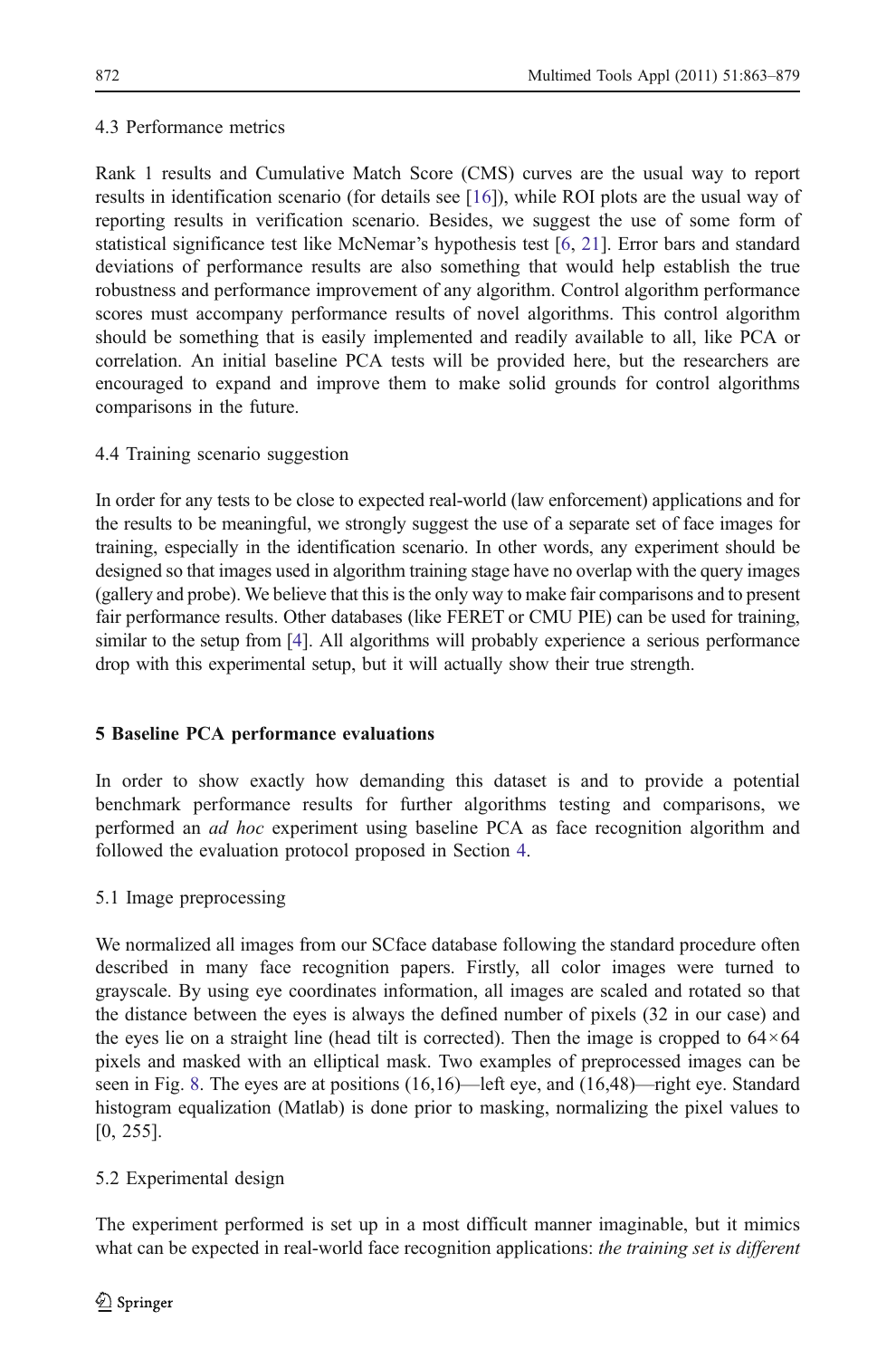<span id="page-10-0"></span>

Fig. 8 a Original frontal mug shot images; b Standard mask; c Images after preprocessing

than the test set. In other words, training and test sets completely independent (images used in training will not be used in gallery or probe sets). We will use a totally different database for training to insure just that. This is why the recognition rates achieved will seem so low. This kind of setup, although often discussed, is rarely used in research papers, but we feel it is time to push this research area into a new level.

We will preprocess 501 randomly chosen FERET database images in the same manner as we preprocessed our database images and we will use those images to train baseline PCA. PCA algorithm details are well known and are beyond the scope of this paper. They will not be discussed here and an interested reader is referred to [\[20\]](#page-14-0). Gallery and probe images will be from our SCface database but with no overlap between the two sets (no images from the gallery are in the probe set and vice versa). By training the PCA with one image per person (the frontal mug shot) we will also address the small sample size problem (more dimensions than examples).

After the training, we kept 40% of the eigenvectors with highest eigenvalues, thus forming 200 dimensional face (sub)space in which the recognition will be done. Using the fact that once the PCA is trained the distance between any pair of projected images is constant, we were able to perform virtual experiments. We projected all images from our database onto the derived 200 dimensional subspace and calculated distance matrix (distance matrix being the size  $n \times n$ , where n is the number of images in our database, and containing the distances between all images). All experiments were then performed on those matrices by changing the list items in probe and gallery sets and without running the algorithms again. Distance metric used was the cosine angle (COS).

### 5.3 Performance results

#### 5.3.1 DayTime experiments

As can be seen from Table [1](#page-11-0), the results never exceed 10% recognition rate at rank 1. We will restrict ourselves to rank 1 results as detailed performance analysis is beyond the scope of this paper. The results are quite low, ranging from below 1% to about 8%. We can see that distance from the camera has some influence on performance, but it is not a straightforward connection. The results at distance 3 are sometimes lower than distance 2 results. This can be explained by the fact that images taken at distance 3 are more of the top part of the head, thus covering the part of the face normally seen in frontal images. Since we used mug shot frontal images as gallery, the low results for distance 3 are expected.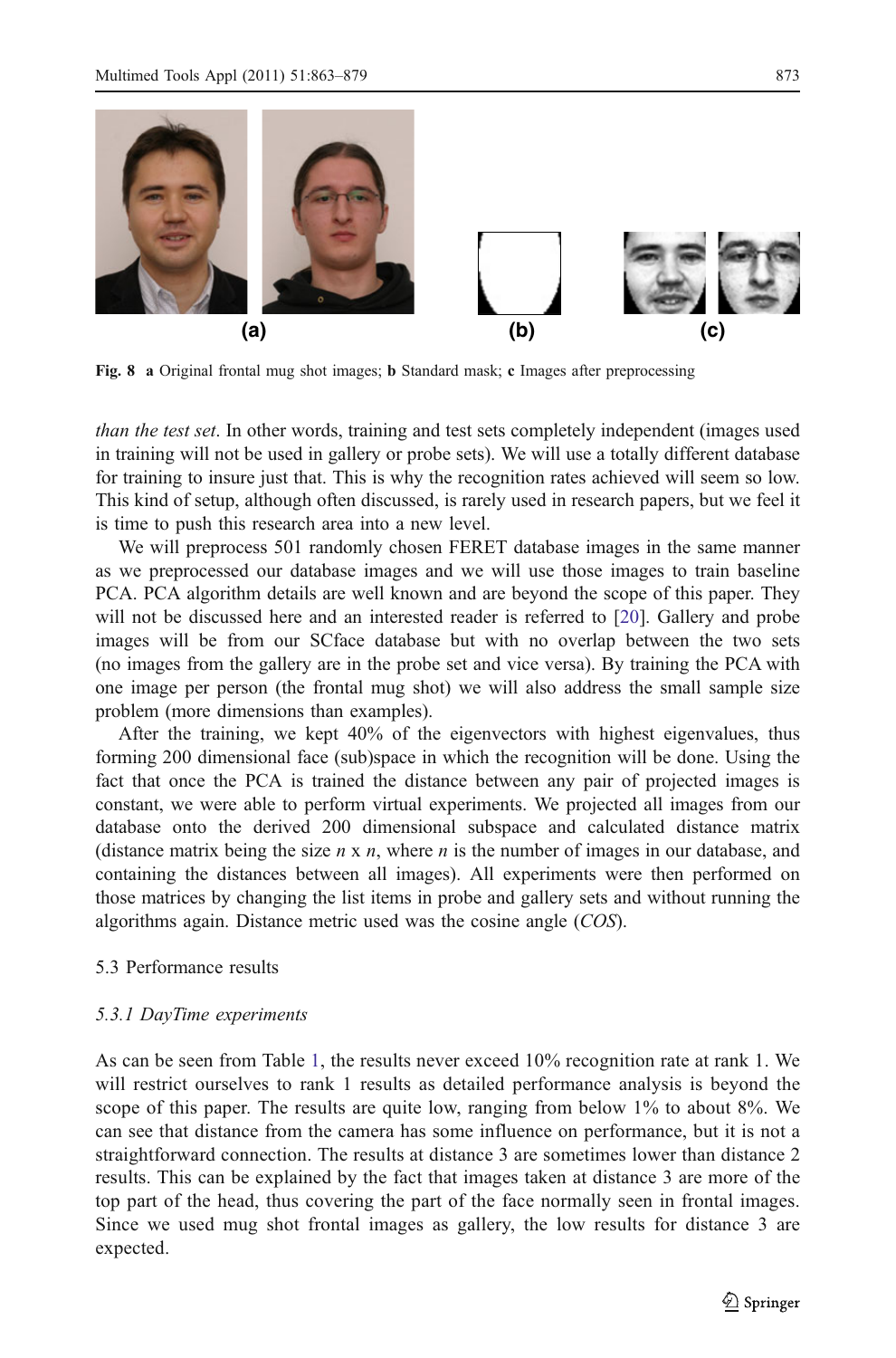| Camera/Distance    | Rank 1 recognition rate $[\%]$ |
|--------------------|--------------------------------|
| cam1 1             | 2.3                            |
| cam1 2             | 7.7                            |
| cam1 3             | 5.4                            |
| cam <sub>2</sub> 1 | 3.1                            |
| cam <sub>2</sub> 2 | 7.7                            |
| cam <sub>2</sub> 3 | 3.9                            |
| cam <sub>3</sub> 1 | 1.5                            |
| cam <sub>3</sub> 2 | 3.9                            |
| cam <sub>3</sub> 3 | 7.7                            |
| cam4 1             | 0.7                            |
| $cam4_2$           | 3.9                            |
| cam4 3             | 8.5                            |
| $cam5_1$           | 1.5                            |
| cam5 2             | 7.7                            |
| cam5 3             | 5.4                            |
|                    |                                |

<span id="page-11-0"></span>

| Table 1 Rank 1 performance        |
|-----------------------------------|
| results for DayTime experiments.  |
| Gallery: mug shot frontal images. |
| Distance metric: cosine angle     |

### 5.3.2 NightTime experiments

NightTime experiments can be seen in Table 2. When frontal images are used as gallery the results are persistent with the DayTime experiments. However, when night vision mug shots (cam8) were used as gallery we can see some improvements, although not very impressive ones. All other conclusions from DayTime experiments still hold.

### 5.4 Discussion

A question one must ask after seeing such poor results is not how good baseline PCA algorithm is, but how representative of the entire population is the subset of images used for training. Since we used a totally different database for training, the results are low as expected. This is the most difficult experimental setup for any algorithm. Training with totally different database is just part of the problem. As can be seen at sample images in Fig. [5](#page-5-0), images are quite difficult for a simple straightforward recognition algorithm such as PCA. The images vary in resolution, pose, illumination, expression, etc. All this makes this

| <b>Table 2</b> Rank 1 performance<br>results for NightTime experiments.                     | Camera/Distance   | Rank 1 recognition rate $[\%]$ |               |  |
|---------------------------------------------------------------------------------------------|-------------------|--------------------------------|---------------|--|
| Gallery: mug shot frontal / night<br>vision (cam8) images. Distance<br>metric: cosine angle |                   | Gallery: frontal               | Gallery: cam8 |  |
|                                                                                             | $cam6$ 1          | 1.5                            | 1.5           |  |
|                                                                                             | $cam6$ 2          | 3.1                            | 10.0          |  |
|                                                                                             | cam6 <sub>3</sub> | 3.9                            | 10.0          |  |
|                                                                                             | cam $7\,1$        | 0.7                            | 1.5           |  |
|                                                                                             | cam $7\,2$        | 5.4                            | 2.3           |  |
|                                                                                             | cam $7\,3$        | 4.6                            | 7.0           |  |
|                                                                                             |                   |                                |               |  |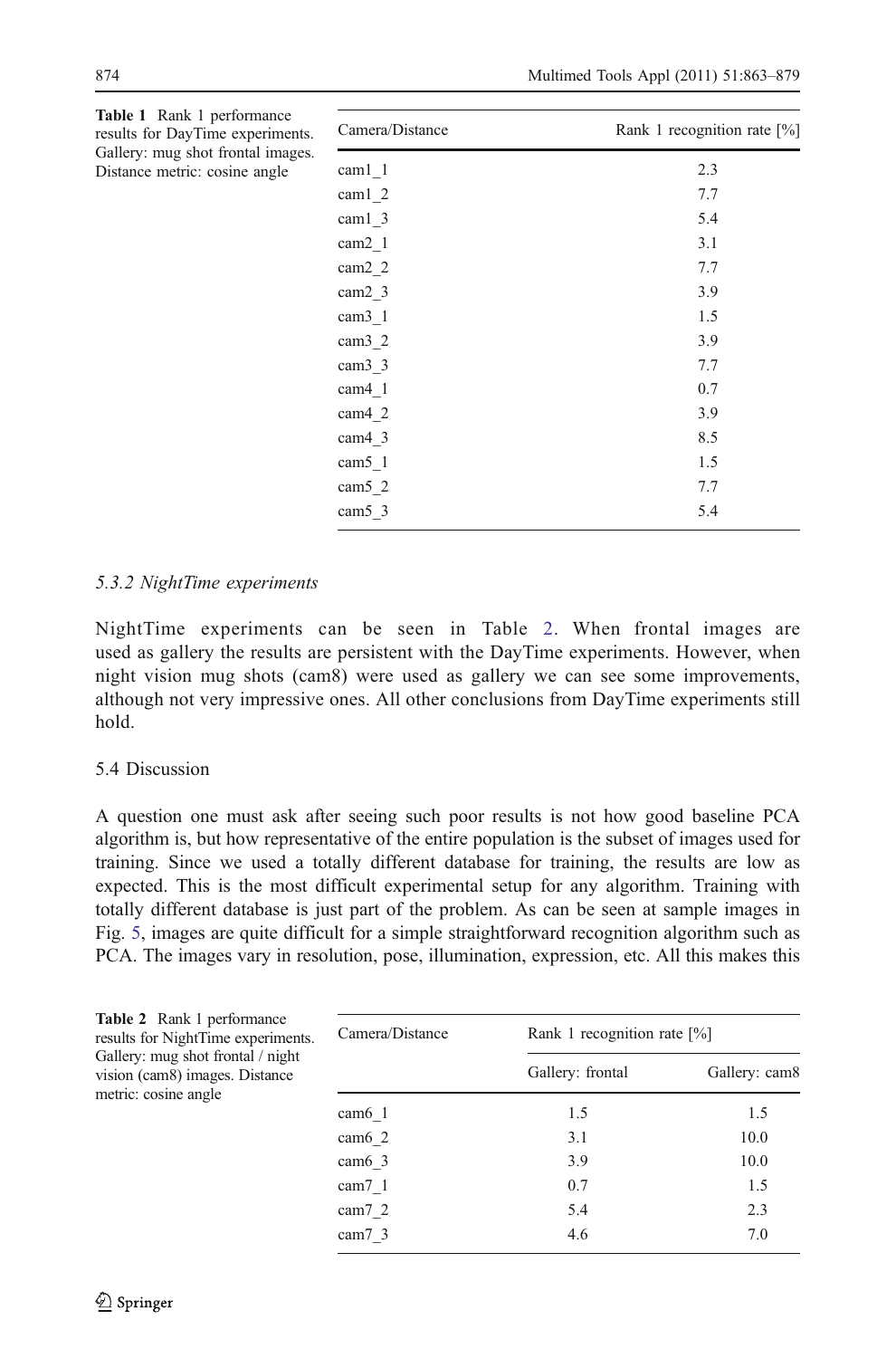<span id="page-12-0"></span>dataset an extremely challenging performance testing tool for any algorithm. DayTime and NightTime (IR night vision imaging) experiment show no significant difference in performance. Again, this can be expected, as the images from cam6 and cam7 are quite similar to others (Fig. [5\)](#page-5-0).

As commented before, distance has a large influence on results due to the different viewing angle at different distances. Besides the angle, image resolution is an important issue to address as well. Images taken at distance 1 (4.20 m) are  $100 \times 75$  pixels and only a portion of that is the actual face. Although, there were some discussions in the literature before that  $19 \times 19$  pixels face images are large enough for recognition, this conclusion does not stand here, probably due to extremely difficult imaging conditions.

Camera quality showed no particular influence since we used cameras with various qualities for database acquisition, but the results are consistently low across all probe sets.

### 6 Conclusion

In this paper we described a database of 4,160 static images of 130 human subjects and the corresponding proposed testing protocol. Commercially available video surveillance equipment of varying quality was used for database acquisition. All cameras were placed as they would be placed in any security system and illumination conditions were uncontrolled. All this should mimic the real-world conditions as close as possible and provide researchers a solid (and very difficult) experimental data. Face images in this database vary in resolution, pose, illumination, expression, etc. This database is not suitable for exploring each individual problem of face recognition field (such as different illumination or expression) but is engineered so that all the usual problems come together in one difficult dataset. By performing a simple baseline PCA on this dataset (using a separate database for training) we showed that recognition performance is quite low compared to the usual PCA performance reported for other databases. By making this database available to all the research community, we hope to encourage the exploration of yet unsolved face recognition issues, including but not restricted to the uncontrolled indoor imaging conditions, non-overlapping training and query datasets and small sample size problem, and recognition from real-life surveillance images. Other algorithms, superior to simple PCA, are yet to be tested using this database and the proposed protocol, thus proving their robustness and efficiency. Hopefully, this challenging database will push the state-of-the-art face recognition to the next level and prompt the researchers to explore a more difficult set of problems in the future. As can be seen from the PCA results on this dataset, face recognition (particularly in indoor, real-world conditions) is far from being a solved issue.

Acknowledgement The authors would like to thank Bozidar Klimpak for his technical support during database acquistion and indexing, Kresimir Marusic and Tehnozavod Marusic Ltd. for providing surveillance system equipment, Boris Krzic for providing professional photo equipment and his help with mug shots capturing, Darko Poljak for developing and providing JAVA software used for semiautomatic determination of eyes, nose and mouth coordinates, and to all participants in this project. Portions of the research in this paper use the FERET database of facial images collected under the FERET program. The authors would like to thank the FERET Technical Agent, the U.S. National Institute of Standards and Technology (NIST) for providing the FERET database. The work described in this paper was conducted under the research project "Intelligent Image Features Extraction in Knowledge Discovery Systems" (036-0982560-1643), supported by the Ministry of Science, Education and Sports of the Republic of Croatia.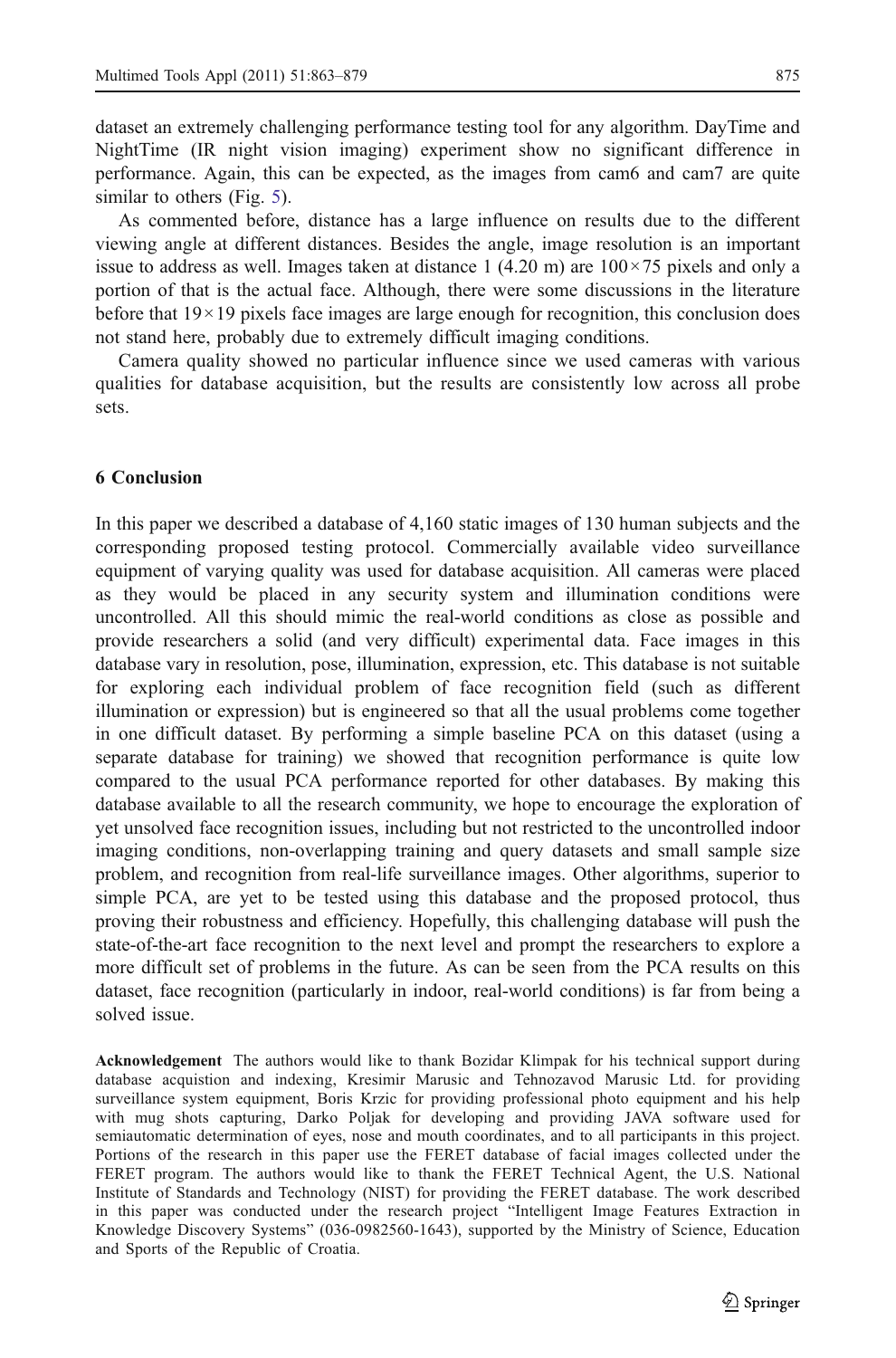| Table 3 Different pose image<br>labels details | Image label  | Head pose                    |  |  |
|------------------------------------------------|--------------|------------------------------|--|--|
|                                                | SubjectID F  | F - frontal                  |  |  |
|                                                | SubjectID L1 | L1 - left, 22.5              |  |  |
|                                                | SubjectID L2 | L <sub>2</sub> - left, 45.0  |  |  |
|                                                | SubjectID L3 | L3 - left, 67.5              |  |  |
|                                                | SubjectID L4 | L4 - left, 90.0              |  |  |
|                                                | SubjectID R1 | R1 - right, 22.5             |  |  |
|                                                | SubjectID R2 | R <sub>2</sub> - right, 45.0 |  |  |
|                                                | SubjectID R3 | R3 - right, 67.5             |  |  |
|                                                |              |                              |  |  |

### <span id="page-13-0"></span>Appendix

For creating SCface database six surveillance cameras were used, a digital photographer's camera, digital video surveillance recorder, personal computer (PC) and other accessories used for connecting and installing cameras, recorder and a PC.

SubjectID R4 R4 - right, 90.0

Surveillance cameras

cam1, cam6–Bosch LTC0495/51 cam2–Shany WTC-8342 cam3–J&S JCC-915D cam4–Alarmcom VFD400- 12B cam5, cam7, cam8–Shany MTC-L1438

Digital video surveillance recorder was Digital Sprite 2 from Dedicated Micros. The Digital Sprite 2 has 16 input video channels, two monitor outputs and LAN connector. It has 600 GB internal hard disk for storage of video streams from cameras and CD writer for writing data directly on CDs. It was set up for capturing 2 pictures per second from each camera, what gives a total of 12 pictures per second. Each picture size was 40 kB.

| Type                    | cam1<br>Bosch<br>LTC0495/51           | cam2<br>Shany<br>WTC-8342 | cam <sub>3</sub><br>J&S<br>$JCC-915D$ | cam4<br>Alarmcom<br>VFD400-12B    | cam <sub>5</sub><br>Shany<br><b>MTC-L1438</b> |
|-------------------------|---------------------------------------|---------------------------|---------------------------------------|-----------------------------------|-----------------------------------------------|
| CCD Type                | $1/3$ " IT                            | $1/3$ " Sony<br>Super HAD | $1/3$ " Color                         | $1/3$ " IT                        | $1/3$ " Sony<br>Super HAD                     |
| Active pixels           | $752 \times 582$                      | $795 \times 596$          | $597 \times 537$                      | $752 \times 582$                  | $795 \times 596$                              |
| Resolution              | <b>540 TVL</b>                        | 480 TVL                   | 350 TVL                               | 460 TVL                           | 480 TVL                                       |
| Minimum<br>illumination | $0,24/0,038$ lux (IR)                 | $0.15$ lux                | $0.3$ lux                             | $1.5$ lux                         | $0$ lux (IR LED<br>on at $4 \text{lux}$ )     |
| <b>SNR</b>              | $>$ 50 dB                             | $> 50$ dB                 | $>$ 48 dB                             | 46 dB                             | $> 50$ dB                                     |
| Video output<br>Comment | 1 Vpp, 75 $\Omega$<br>IR night vision | 1 Vpp, 75 $\Omega$        | 1 Vpp, 75 $\Omega$<br>dome camera     | 1 Vpp, 75 $\Omega$<br>dome camera | 1 Vpp, 75 $\Omega$<br>IR night vision         |

Table 4 Surveillance cameras specifications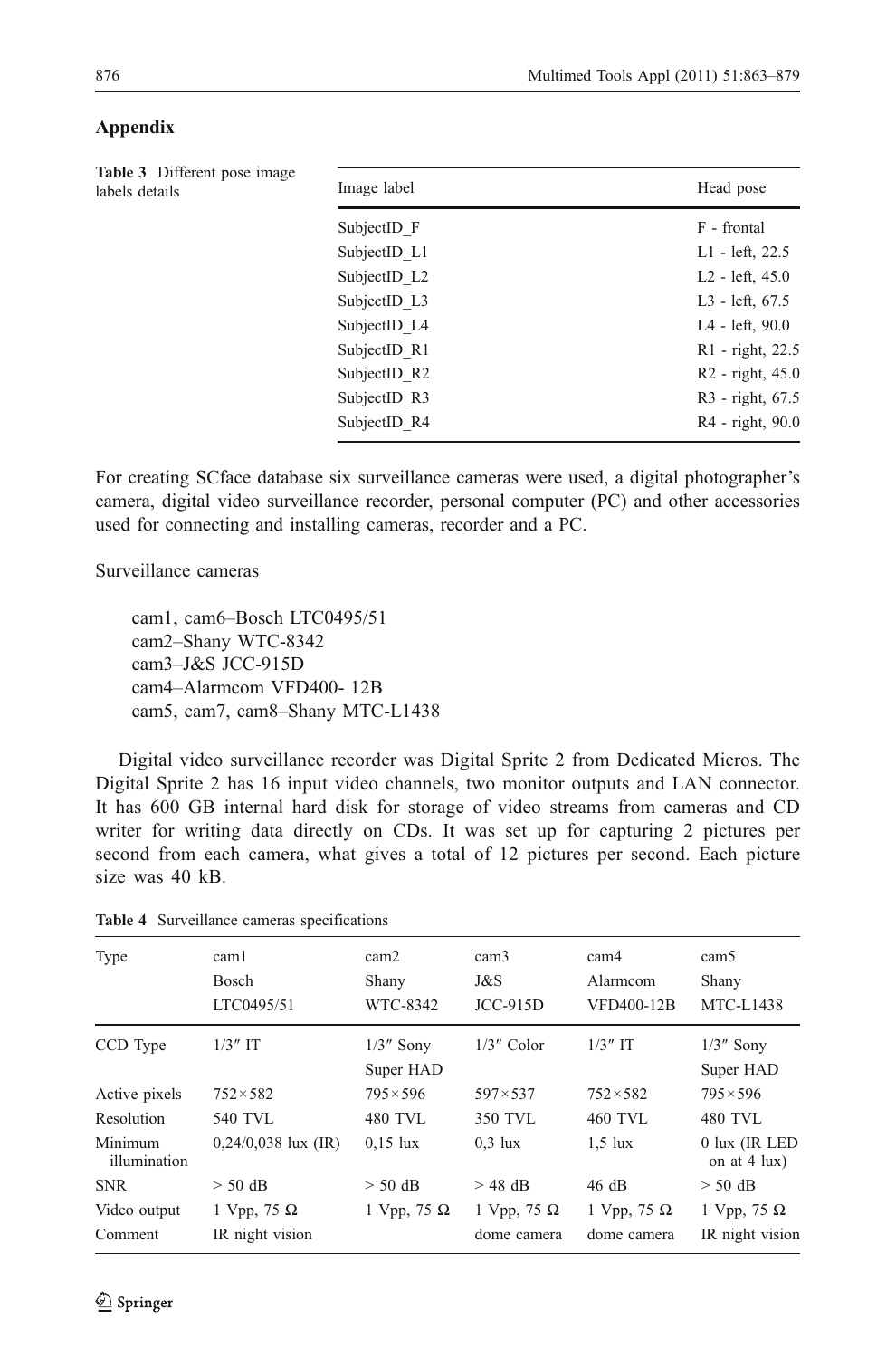#### <span id="page-14-0"></span>Mug shot camera

Photographer's camera was Canon EOS 10D model with 22.7×15.1 mm CMOS sensor, with 6.3 mega pixels, equipped with Sigma 18–50 mm F3.5–5.6 DC lenses and Sigma EF 500 DG Super flash.

### **References**

- 1. Abatea AF, Nappi M, Riccioa D, Sabatino G (2007) 2D and 3D face recognition: a survey. Pattern Recogn Lett 28(14):1885–1906
- 2. ANSI INCITS 385-2004 (2004) Face Recognition Format for Data Interchange. May
- 3. Bailly-Bailleire E, Bengio S, Bimbot F, Hamouz M, Kittler J, Mariethoz J, Matas J, Messer K, Popovici V, Poree F, Ruiz B, Thiran J (2003) The BANCA database and evaluation protocol. Lect Notes Comput Sci 2688:625–638
- 4. Chen S, Berglund E, Bigdeli A, Sanderson C, Lovell BC (2008) Experimental analysis of face recognition on still and CCTV images. Proceedings of the 2008 IEEE fifth international conference on advanced video and signal based surveillance, pp 317–324.
- 5. Chen X, Flynn PJ, Bowyer KW (2005) IR and visible light face recognition. Comput Vis Image Underst 99(3):332–358
- 6. Delac K, Grgic M, Grgic S (2005) Independent comparative study of PCA, ICA, and LDA on the FERET data set. Int J Imaging Syst Technol 15(5):252–260
- 7. Face recognition homepage, databases section: [www.face-rec.org/databases](http://www.face-rec.org/databases)
- 8. Gao W, Cao B, Shan S, Zhou D, Zhang X, Zhao D (2004) The CAS-PEAL large-scale chinese face database and evaluation protocols. Technical Report No. JDL TR 04 FR 001, Joint Research & Development Laboratory. CAS
- 9. Gross R (2005) Face databases, in Li S and Jain A (eds.) Handbook of face recognition, Springer
- 10. Keval HU, Sasse MA (2008) Can we ID from CCTV? Image quality in digital CCTV and face identification performance. Proc. SPIE 6982, paper ID 69820K
- 11. Klimpak B, Grgic M, Delac K (2006) Acquisition of a face database for video surveillance research. Proceedings of the 48th international symposium ELMAR-2006 focused on multimedia signal processing and communications, Zadar, Croatia, pp 111–114
- 12. Kong SG, Heo J, Abidi BR, Paik J, Abidi MA (2005) Recent advances in visual and infrared face recognition—a review. Comput Vis Image Underst 97(1):103–135
- 13. Messer K, Matas J, Kittler J, Luettin J, Maitre G (1999) XM2VTSDB: The Extended M2VTS Database. Second int. conf. audio and vide-based biometric person authentication (AVBPA'99), Washington D.C., USA, pp 72–77
- 14. O'Toole AJ, Harms J, Snow SL, Hurst DR, Pappas MR, Ayyad JH, Abdi H (2005) A video database of moving faces and people. IEEE Trans. Pattern Analysis and Machine Intelligence 27 (5):812–816
- 15. Phillips PJ, Flynn PJ, Scruggs T, Bowyer KW, Chang J, Hoffman K, Marques J, Min J, Worek W (2005) Overview of the face recognition grand challenge. IEEE Computer Society Conference on Computer Vision and Pattern Recognition (CVPR'05) 1:947–954
- 16. Phillips PJ, Moon H, Rizvi SA, Rauss P (2000) The FERET evaluation methodology for face-recognition algorithms. IEEE Trans. Pattern Analysis and Machine Intelligence 22(10):1090–1104
- 17. Phillips PJ, Wechsler H, Huang J, Rauss P (1998) The FERET database and evaluation procedure for face recognition algorithms. Image Vis Comput 16(5):295–306
- 18. Sim T, Baker S, Bsat M (2003) The CMU pose, illumination, and expression database. IEEE Trans. Pattern Analysis and Machine Intelligence 25(12):1615–1618
- 19. Tan X, Chen S, Zhou Z, Zhang F (2006) Face recognition from a single image per person: a survey. Pattern Recogn 39(9):1725–1745
- 20. Turk M, Pentland A (1991) Eigenfaces for recognition. J Cogn Neurosci 3(1):71–86
- 21. Yambor W, Draper B, Beveridge JR (2002) Analyzing PCA-based face recognition algorithms: eigenvector selection and distance measures. In: Christensen H, Phillips J (eds) Empirical evaluation methods in computer vision. World Scientific, Singapore
- 22. Zhao W, Chellappa R, Rosenfeld A, Phillips PJ (2003) Face recognition: a literature review. ACM Comput Surv 35(4):399–458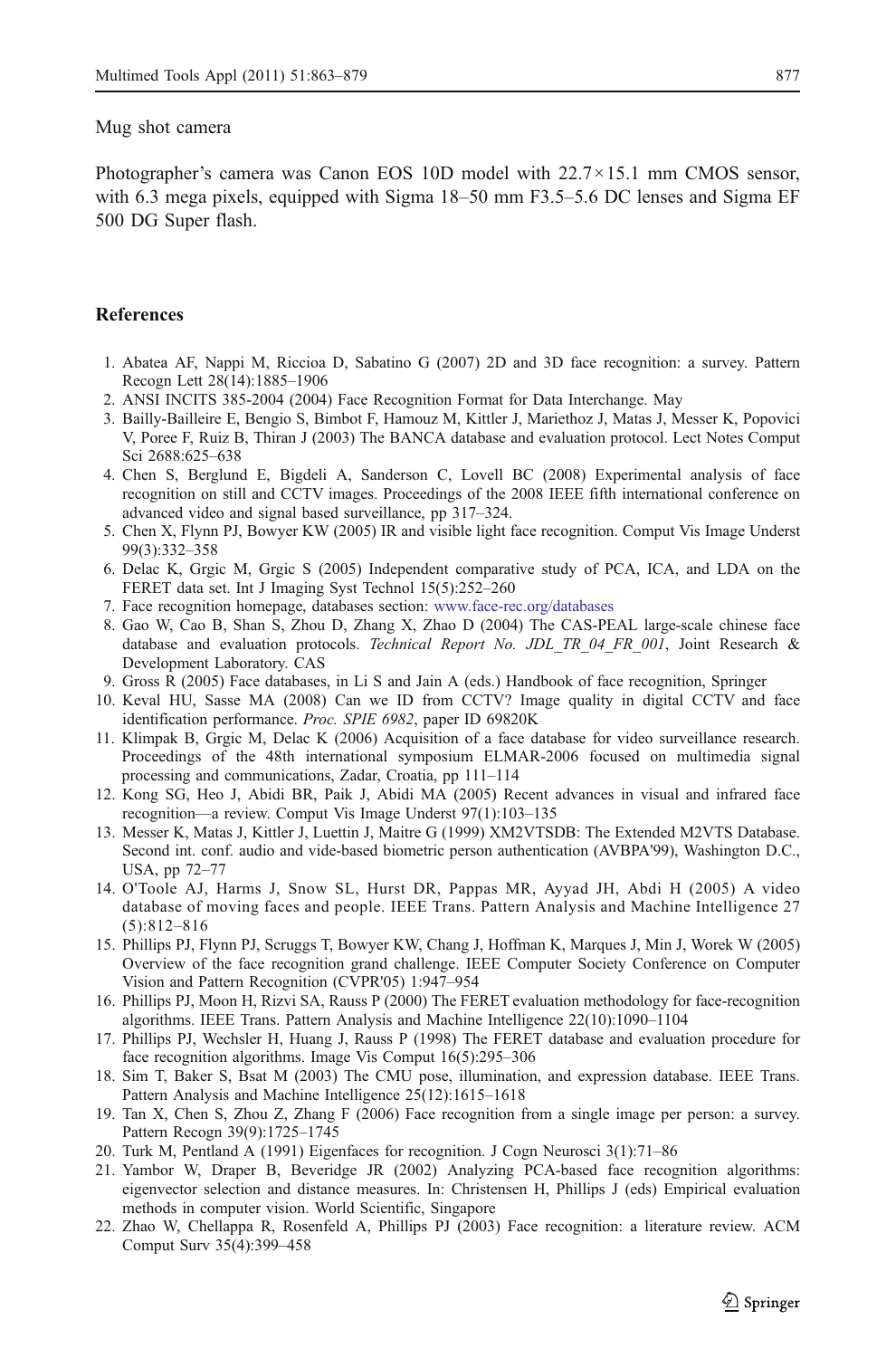

Mislav Grgic received B.Sc., M.Sc. and Ph.D. degrees in electrical engineering from the University of Zagreb, Faculty of Electrical Engineering and Computing (FER), Zagreb, Croatia, in 1997, 1998 and 2000, respectively. From July 1997 he is working at the Department of Wireless Communications, Faculty of Electrical Engineering and Computing, University of Zagreb, Croatia. He was a visiting researcher at the University of Essex, Colchester, United Kingdom (1999/2000). In April 2007 he was promoted to Associate Professor. He participated in 5 scientific projects financed by the Ministry of Science, Education and Sports of the Republic of Croatia and 3 international COST projects of the European Commission. Currently he is a project leader of the research project: "Intelligent Image Features Extraction in Knowledge Discovery Systems" financed by the Ministry of Science, Education and Sports of the Republic of Croatia and a member of the Management Committee of the European project COST Action IC0604. He published more than 110 papers in books, journals and conference proceedings in the area of image and video compression, content-based image retrieval, face recognition and digital mammography (computer-aided detection and diagnosis of breast cancer). Prof. Grgic is a senior member of IEEE. He is a Vice Chair of the IEEE Croatia Section and a collaborating member of the Croatian Academy of Engineering (HATZ). Prof. Grgic participates in more than 40 conference international programs committees, he is member of 6 journal editorial boards and he serves as a technical reviewer for various scientific journals. Prof. Grgic received bronze and silver medals "Josip Loncar" from FER for outstanding B.Sc. and M.Sc. theses, and "Vera Johanides" award from the Croatian Academy of Engineering for scientific achievements in the area of multimedia communications, in 1997, 1999 and 2005, respectively. Prof. Grgic is a member of the Working Group for the preparation of negotiations for the accession of the Republic of Croatia to the European Union, responsible for the Chapter 10 of the acquis communautaire: "Information Society and Media" and an appointed member of the Committee on Transportation, Communications and Maritime Affairs of the Croatian Parlament.



Kresimir Delac received his B.Sc.E.E degree in 2003, and Ph.D. degree in 2007 from University of Zagreb, Faculty of Electrical Engineering and Computing. He is a recipient of the silver medal "Josip Loncar" from